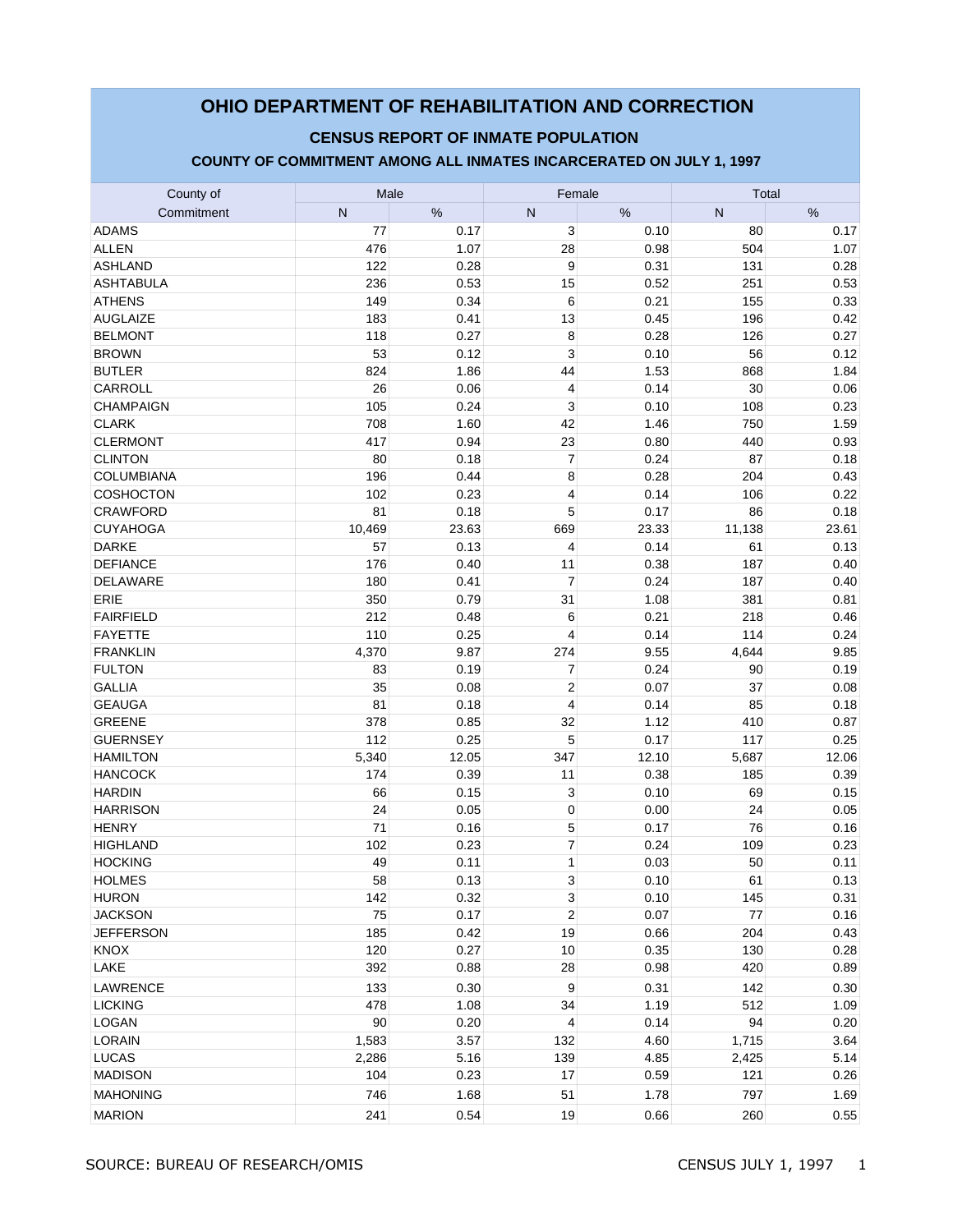| <b>MEDINA</b> | 256      | 0.58                   | $\Omega$<br><u>.</u> | $\overline{z}$<br>⌒<br>v. 1 J | $\sim$ | 0.59                               |
|---------------|----------|------------------------|----------------------|-------------------------------|--------|------------------------------------|
| <b>MEIGS</b>  | г7<br>57 | $\sim$ 10<br>U.IJ      |                      | $\sim$ $\sim$<br>.            | 62     | $\overline{\phantom{a}}$<br>ບ. ເ ບ |
| <b>MERCER</b> | 47       | $\overline{A}$<br>◡. ៲ |                      | $\sim$ $\sim$<br>v.v          | 49     | $\overline{A}$<br>v. i v           |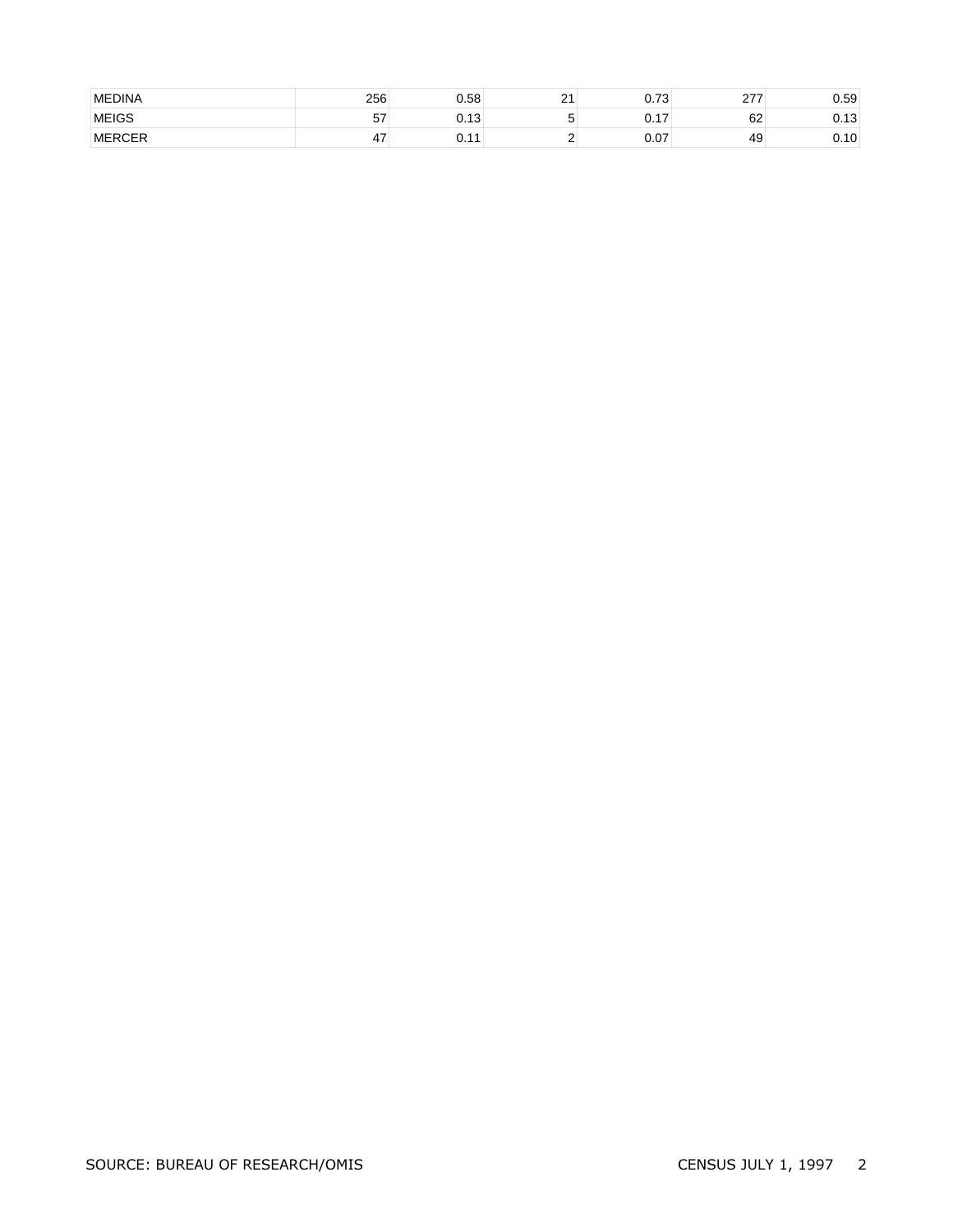### County of Goundal County of Male Male (County of Total Male Male Total Male Commitment | N | % | N | % | N | % MIAMI 264 0.60 18 0.63 282 0.60 MONROE  $\hskip 1.6cm | {\rm 22}| {\rm 0.05} | {\rm 0.01} | {\rm 0.00} | {\rm 22} | {\rm 0.05}$ MONTGOMERY 2,687 6.07 172 6.00 2,859 6.06 MORGAN  $|35|$  0.08  $3|$  0.10  $38|$  0.08 MORROW 59 0.13 2 0.07 61 0.13 MUSKINGUM | 242| 0.55| 22| 0.77| 264| 0.56 NOBLE 18 0.04 3 0.10 21 0.04 OTTAWA | 39| 0.09| 3| 0.10| 42| 0.09 PAULDING 56 0.13 3 0.10 59 0.13 PERRY 79 0.18 3 0.10 82 0.17 PICKAWAY | 166| 0.37| 13| 0.45| 179| 0.38 PIKE | 31 | 0.07 | 2 | 0.07 | 33 | 0.07 PORTAGE 244 0.55 12 0.42 256 0.54 PREBLE 67 0.15 0 0.00 67 0.14 PUTNAM 55 0.12 0 0.00 55 0.12 RICHLAND 1.02 37 1.29 489 1.04 ROSS 218 | 0.49 | 14 | 0.49 | 232 | 0.49 SANDUSKY 166 0.37 7 0.24 173 0.37 SCIOTO 300 0.68 12 0.42 312 0.66 SENECA 176 | 0.40 | 9 | 0.31 | 185 | 0.39 SHELBY | 90 | 0.20 | 9| 0.31 | 99 | 0.21 STARK 1,193 2.69 90 3.14 1,283 2.72 SUMMIT 2,398 5.41 185 6.45 2,583 5.48 TRUMBULL 633 1.43 34 1.19 667 1.41 TUSCARAWAS 171 0.39 7 0.24 178 0.38 UNION  $12 | 74 | 0.17 | 8 | 0.28 | 82 | 0.17$ VAN WERT 74 0.17 5 0.17 79 0.17 VINTON 27 0.06 1 0.03 28 0.06 WARREN 241 0.54 14 0.49 255 0.54 WASHINGTON 142 0.32 3 0.10 145 0.31 WAYNE 198 0.45 13 0.45 211 0.45 WILLIAMS | 86 | 0.19 | 2 | 0.07 | 88 | 0.19 WOOD | 172 | 0.39 | 9 | 0.31 | 181 | 0.38 WYANDOT  $\begin{array}{|c|c|c|c|c|c|}\hline \rule{0.2cm}{0.2cm} & \rule{0.2cm}{0.2cm} & \rule{0.2cm}{0.2cm} & \rule{0.2cm}{0.2cm} & \rule{0.2cm}{0.2cm} & \rule{0.2cm}{0.2cm} & \rule{0.2cm}{0.2cm} & \rule{0.2cm}{0.2cm} & \rule{0.2cm}{0.2cm} & \rule{0.2cm}{0.2cm} & \rule{0.2cm}{0.2cm} & \rule{0.2cm}{0.2cm} & \rule{0.2cm}{0.2cm} & \rule{0.2cm}{0$ TOTAL | 44,298| 100.00| 2,868| 100.00| 47,166| 100.00 **CENSUS REPORT OF INMATE POPULATION COUNTY OF COMMITMENT AMONG ALL INMATES INCARCERATED ON JULY 1, 1997**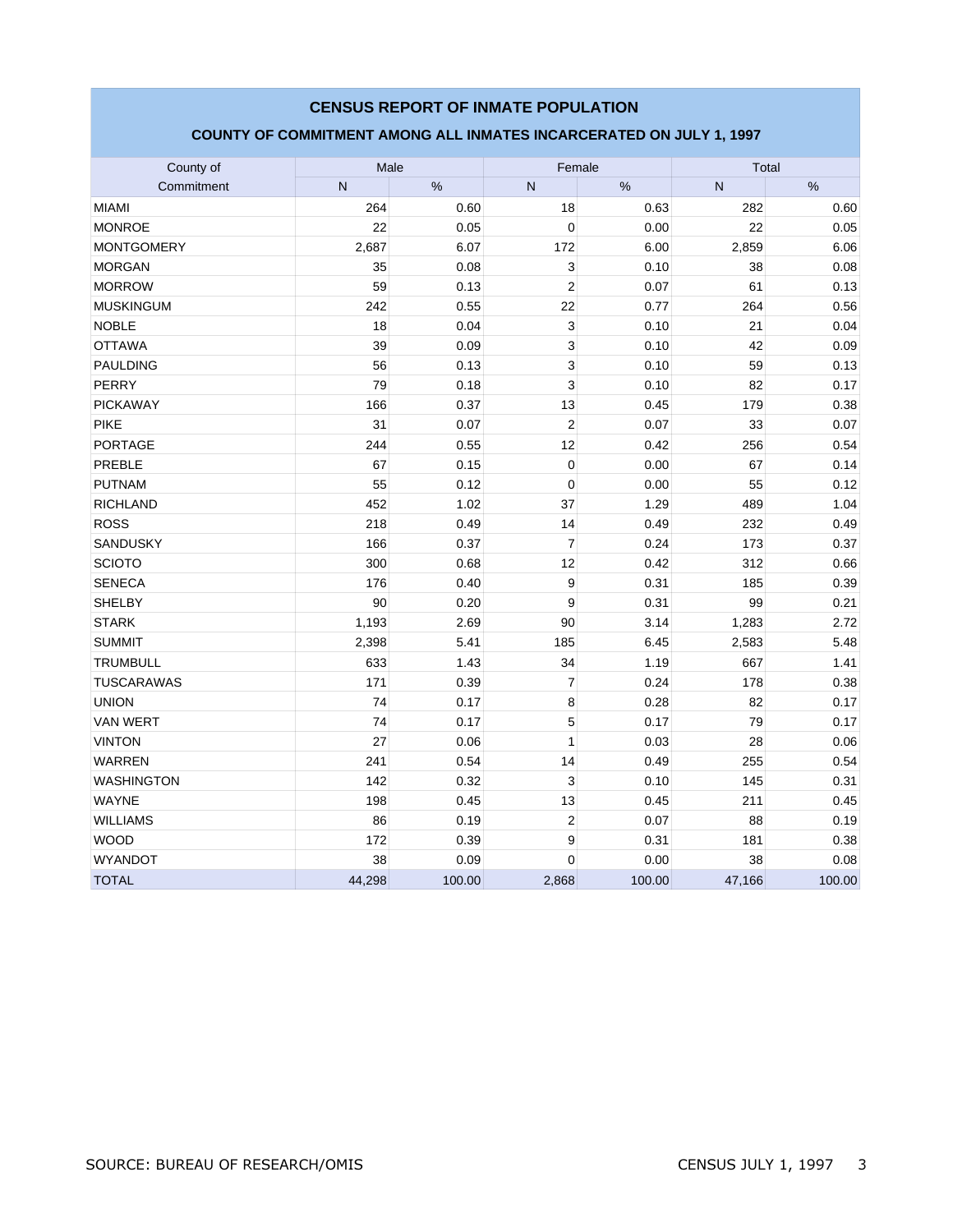### **AGE DISTRIBUTION OF ALL INMATES INCARCERATED ON JULY 1, 1997**

| Inmate   | Male           |              | Female                  |              | Total          |              |  |
|----------|----------------|--------------|-------------------------|--------------|----------------|--------------|--|
| Age      | $\mathsf{N}$   | $\%$         | ${\sf N}$               | %            | N              | %            |  |
| 16       | 20             | .05          | $\mathbf{1}$            | .03          | 21             | .04          |  |
| 17       | 121            | .27          | 5                       | .17          | 126            | .27          |  |
| 18       | 285            | .64          | 11                      | .38          | 296            | .63          |  |
| 19       | 893            | 2.02         | 21                      | .73          | 914            | 1.94         |  |
| 20       | 1,219          | 2.75         | 54                      | 1.88         | 1,273          | 2.70         |  |
| 21       | 1,421          | 3.21         | 54                      | 1.88         | 1,475          | 3.13         |  |
| 22       | 1,646          | 3.72         | 69                      | 2.41         | 1,715          | 3.64         |  |
| 23       | 1,631          | 3.68         | 81                      | 2.82         | 1,712          | 3.63         |  |
| 24       | 1,762          | 3.98         | 86                      | 3.00         | 1,848          | 3.92         |  |
| 25       | 1,793          | 4.05         | 103                     | 3.59         | 1,896          | 4.02         |  |
| 26       | 1,809          | 4.08         | 106                     | 3.69         | 1,915          | 4.06         |  |
| 27       | 1,803          | 4.07         | 97                      | 3.38         | 1,900          | 4.03         |  |
| 28       | 1,608          | 3.63         | 110                     | 3.83         | 1,718          | 3.64         |  |
| 29       | 1,509          | 3.41         | 104                     | 3.62         | 1,613          | 3.42         |  |
| 30       | 1,447          | 3.27         | 111                     | 3.87         | 1,558          | 3.30         |  |
| 31       | 1,466          | 3.31         | 135                     | 4.71         | 1,601          | 3.39         |  |
| 32       | 1,545          | 3.49         | 127                     | 4.43         | 1,672          | 3.54         |  |
| 33       | 1,541          | 3.48         | 136                     | 4.74         | 1,677          | 3.56         |  |
| 34       | 1,551          | 3.50         | 138                     | 4.81         | 1,689          | 3.58         |  |
| 35       | 1,547          | 3.49         | 127                     | 4.43         | 1,674          | 3.55         |  |
| 36       | 1,548          | 3.49         | 135<br>122              | 4.71         | 1,683          | 3.57         |  |
| 37       | 1,472<br>1,442 | 3.32         |                         | 4.25<br>3.97 | 1,594<br>1,556 | 3.38<br>3.30 |  |
| 38<br>39 | 1,387          | 3.26<br>3.13 | 114<br>100              | 3.49         | 1,487          | 3.15         |  |
| 40       | 1,318          | 2.98         | 80                      | 2.79         | 1,398          | 2.96         |  |
| 41       | 1,219          | 2.75         | 92                      | 3.21         | 1,311          | 2.78         |  |
| 42       | 1,097          | 2.48         | 77                      | 2.68         | 1,174          | 2.49         |  |
| 43       | 979            | 2.21         | 54                      | 1.88         | 1,033          | 2.19         |  |
| 44       | 859            | 1.94         | 56                      | 1.95         | 915            | 1.94         |  |
| 45       | 768            | 1.73         | 58                      | 2.02         | 826            | 1.75         |  |
| 46       | 675            | 1.52         | 47                      | 1.64         | 722            | 1.53         |  |
| 47       | 638            | 1.44         | 34                      | 1.19         | 672            | 1.42         |  |
| 48       | 547            | 1.23         | 34                      | 1.19         | 581            | 1.23         |  |
| 49       | 472            | 1.07         | 23                      | .80          | 495            | 1.05         |  |
| 50       | 448            | 1.01         | 31                      | 1.08         | 479            | 1.02         |  |
| 51       | 349            | .79          | 10                      | .35          | 359            | .76          |  |
| 52       | 302            | .68          | 15                      | .52          | 317            | .67          |  |
| 53       | 265            | .60          | 18                      | .63          | 283            | .60          |  |
| 54       | 238            | .54          | 10                      | .35          | 248            | .53          |  |
| 55       | 187            | .42          | 13                      | .45          | 200            | .42          |  |
| 56       | 190            | .43          | 10                      | .35          | 200            | .42          |  |
| 57       | 167            | .38          | $\boldsymbol{9}$        | .31          | 176            | .37          |  |
| 58       | 134            | .30          | $\boldsymbol{9}$        | .31          | 143            | .30          |  |
| 59       | 127            | .29          | 4                       | .14          | 131            | .28          |  |
| 60       | 97             | .22          | $\overline{\mathbf{c}}$ | .07          | 99             | .21          |  |
| 61       | 96             | .22          | $\overline{7}$          | .24          | 103            | .22          |  |
| 62       | 83             | .19          | 4                       | .14          | 87             | .18          |  |
| 63       | 76             | .17          | 3                       | .10          | 79             | .17          |  |
| 64       | 68             | .15          | $\overline{2}$          | .07          | 70             | .15          |  |
| 65       | 53             | .12          | $\overline{3}$          | .10          | 56             | .12          |  |
| 66       | 49             | .11          | $\mathbf{1}$            | .03          | 50             | .11          |  |
| 67       | 63             | .14          | $\sqrt{2}$              | .07          | 65             | .14          |  |
| 68       | 51             | .12          | $\pmb{0}$               | $.00$        | 51             | .11          |  |
| 69       | 43             | .10          | $\overline{2}$          | .07          | 45             | .10          |  |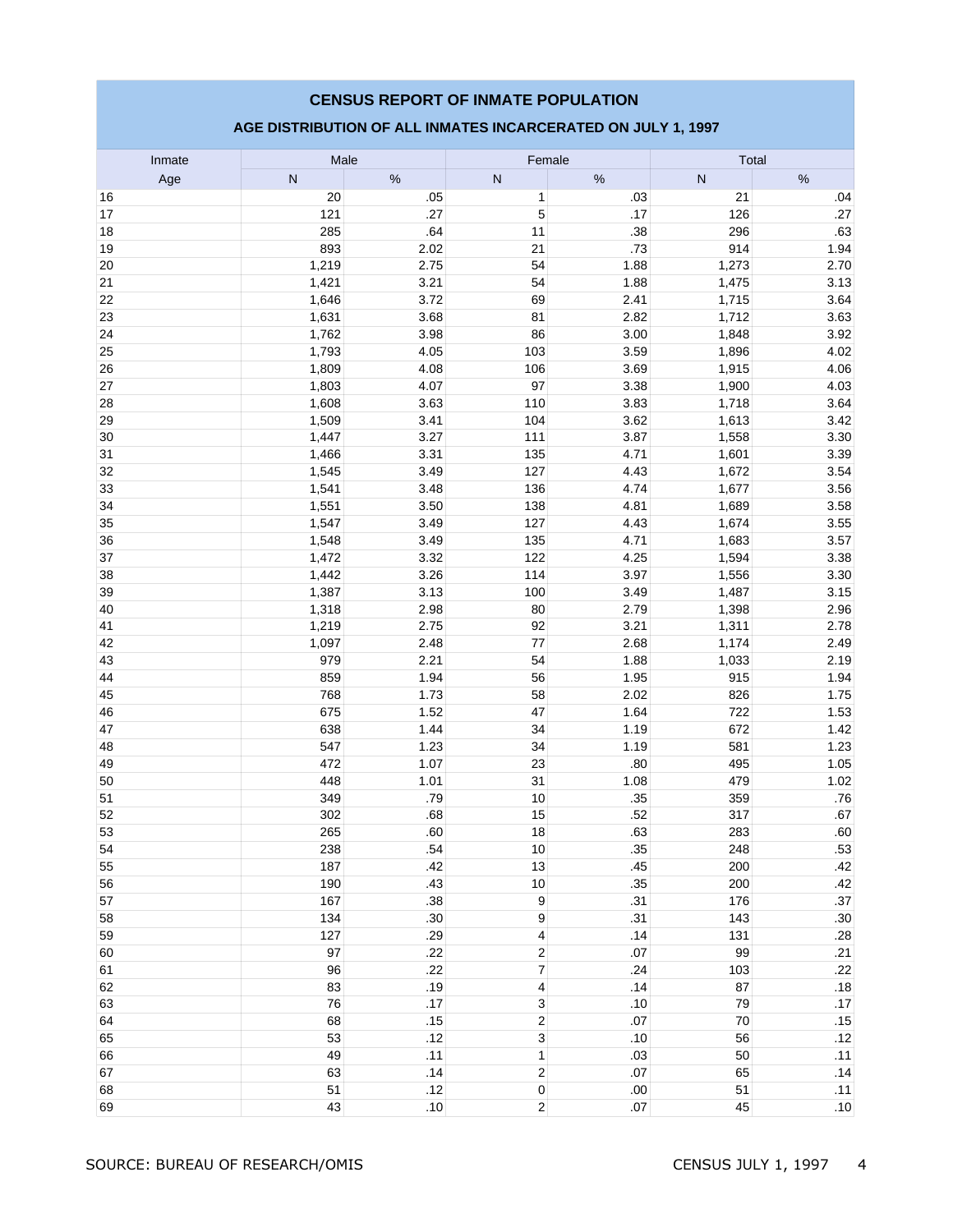### **AGE DISTRIBUTION OF ALL INMATES INCARCERATED ON JULY 1, 1997**

| Inmate | Male   |        |                | Female | Total        |        |  |
|--------|--------|--------|----------------|--------|--------------|--------|--|
| Age    | N      | $\%$   | $\mathsf{N}$   | $\%$   | $\mathsf{N}$ | $\%$   |  |
| 70     | 25     | .06    | 3              | .10    | 28           | .06    |  |
| 71     | 21     | .05    | $\overline{2}$ | .07    | 23           | .05    |  |
| 72     | 17     | .04    | $\overline{2}$ | .07    | 19           | .04    |  |
| 73     | 19     | .04    | 1              | .03    | 20           | .04    |  |
| 74     | 20     | .05    |                | .03    | 21           | .04    |  |
| 75     | 17     | .04    | 0              | .00    | 17           | .04    |  |
| 76     | 11     | .02    | 0              | .00    | 11           | .02    |  |
| 77     | 10     | .02    | 0              | .00    | 10           | .02    |  |
| 78     | 6      | .01    | $\mathbf 0$    | .00.   | 6            | .01    |  |
| 79     | 4      | .01    | 1              | .03    | 5            | .01    |  |
| 80     | 4      | .01    | $\mathbf 0$    | .00    | 4            | .01    |  |
| 81     | 6      | .01    | $\mathbf 0$    | .00.   | 6            | .01    |  |
| 82     | 6      | .01    | 2              | .07    | 8            | .02    |  |
| 83     | 3      | .01    | 0              | .00    | 3            | .01    |  |
| 84     |        | .00.   | 0              | .00    |              | .00    |  |
| 86     |        | .00.   | 0              | .00    | 4            | .00    |  |
| 88     |        | .00.   | $\mathbf 0$    | .00.   |              | .00    |  |
| 90     |        | .00    | $\Omega$       | .00    |              | .00.   |  |
| Total  | 44,297 | 100.00 | 2,869          | 100.00 | 47,166       | 100.00 |  |
| Mean   | 33.63  |        | 34.24          |        | 33.67        |        |  |
| Median | 32     |        | 34             |        | 33           |        |  |

**Figure 2. Age Distribution of All Inmates Incarcerated on July 1, 1997**

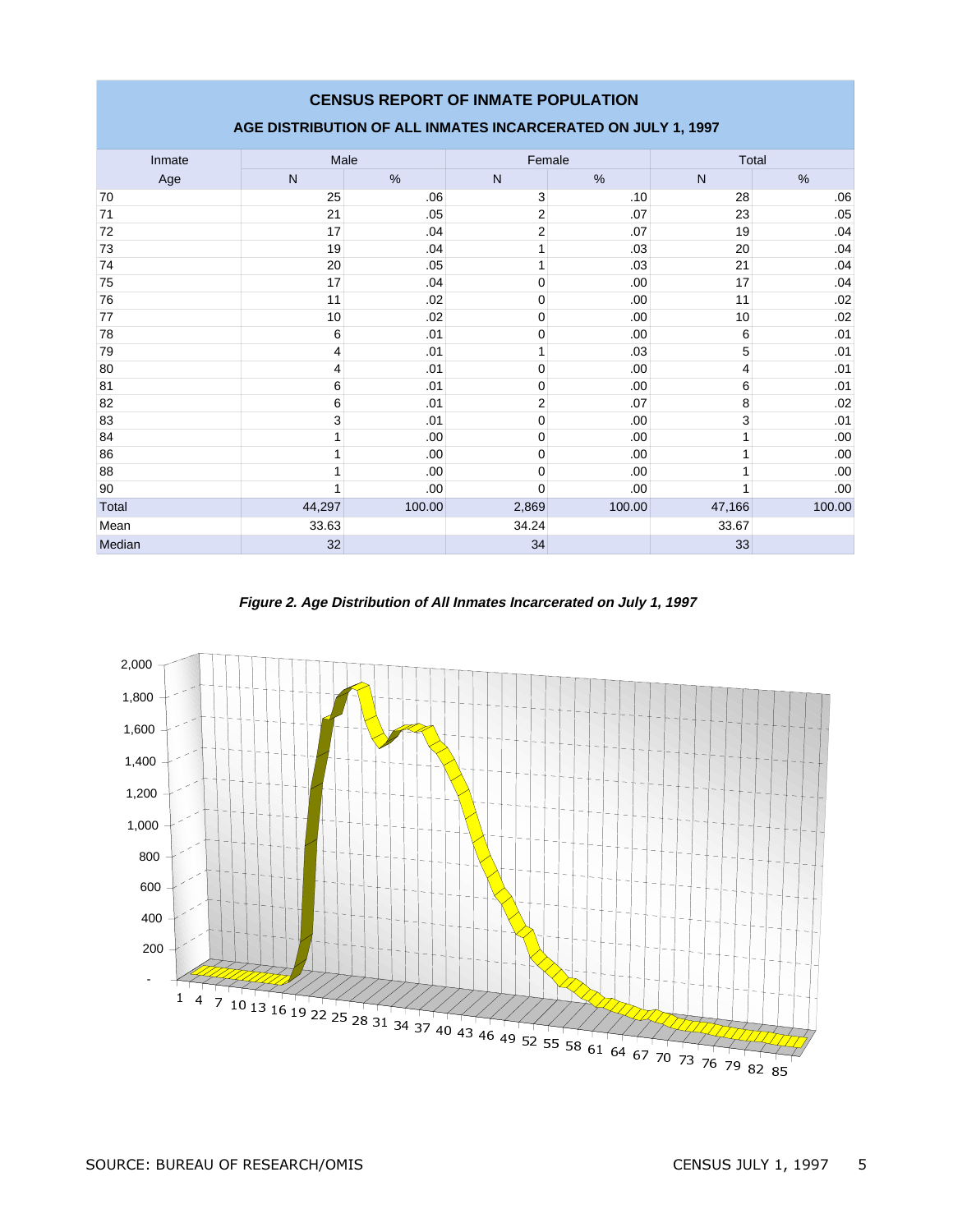| <b>CENSUS REPORT OF INMATE POPULATION</b><br>RACE/ETHNICITY OF INMATES INCARCERATED ON JULY 1, 1997 |                         |       |                |       |        |       |  |  |  |
|-----------------------------------------------------------------------------------------------------|-------------------------|-------|----------------|-------|--------|-------|--|--|--|
| Race/                                                                                               | Female<br>Male<br>Total |       |                |       |        |       |  |  |  |
| Ethnicity                                                                                           | N                       | $\%$  | N              | $\%$  | N      | %     |  |  |  |
| <b>Black</b>                                                                                        | 23.911                  | 54.0  | 1.614          | 56.3  | 25,525 | 54.1  |  |  |  |
| Asian                                                                                               | 41                      | 0.1   |                | 0.1   | 44     | 0.1   |  |  |  |
| Native American                                                                                     | 44                      | 0.1   | $\overline{2}$ | 0.1   | 46     | 0.1   |  |  |  |
| White                                                                                               | 19,455                  | 43.9  | 1,197          | 41.7  | 20,652 | 43.8  |  |  |  |
| Hispanic-Black                                                                                      | 162                     | 0.4   | 6              | 0.2   | 168    | 0.4   |  |  |  |
| Hispanic-White                                                                                      | 685                     | 1.5   | 46             | 1.6   | 731    | 1.5   |  |  |  |
| Total                                                                                               | 44,298                  | 100.0 | 2,868          | 100.0 | 47,166 | 100.0 |  |  |  |

**Figure 1. Race/Ethnicity of Incarcerated on July 1, 1997.**

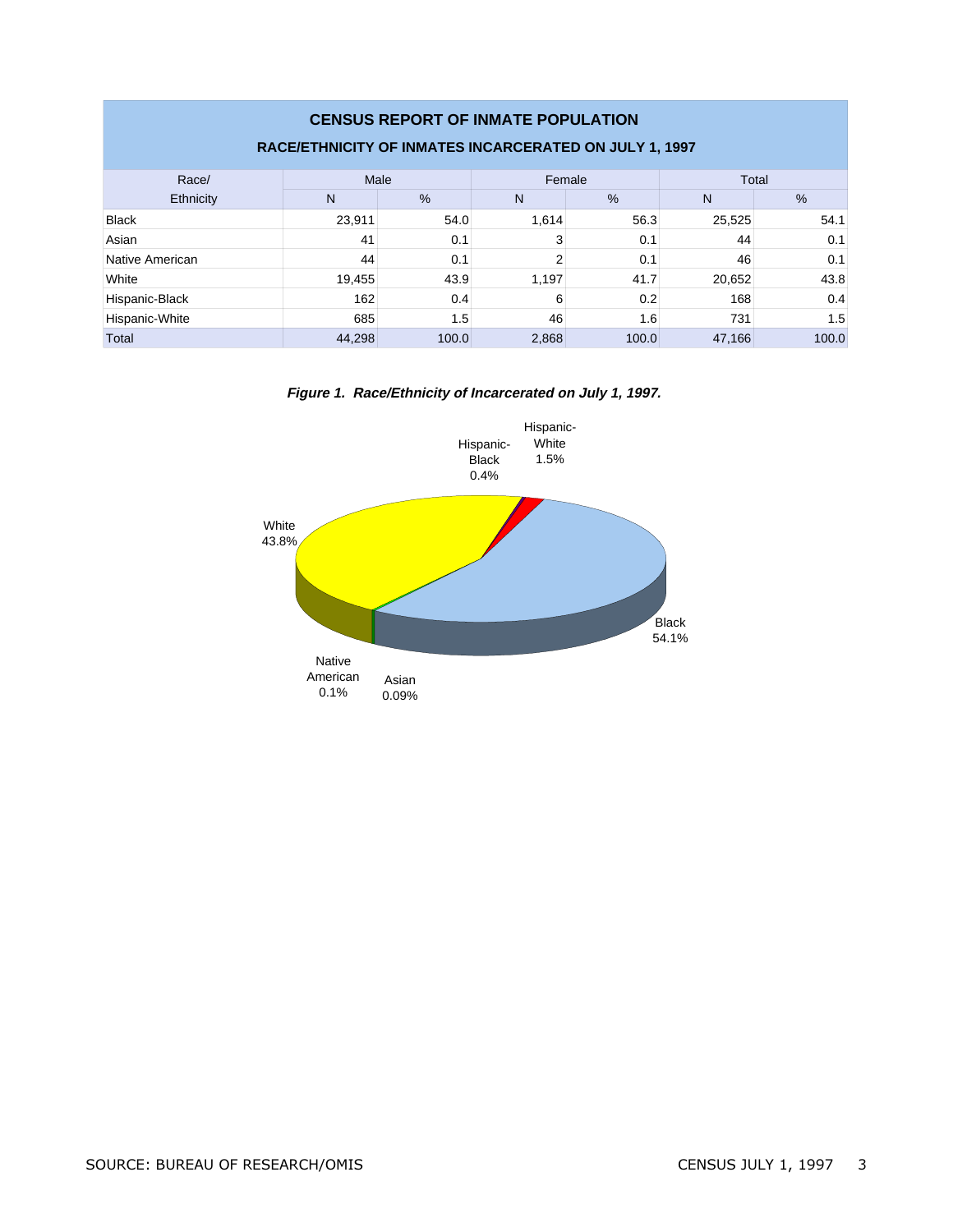#### Most Serious **Male** Female Total **Male** Female Total Offense N % N % N % **CRIMES AGAINST PERSONS (EXCLUDING SEX OFFENSES)** 20,885 47.15 1,305 45.50 22,190 47.05 ABDUCTION 242 0.55 9 0.31 251 .53 AGGRAVATED ARSON (ARSON INCLUDED IN PROPERTY OFFENSES)  $\vert$  245 0.55 29 1.01 274 .58 AGGRAVATED ASSAULT 667 1.51 59 2.06 726 1.54 AGGRAVATED MENACING 4 | 0.01 | 0 | 0.00 | 4 | .01 AGGRAVATED MURDER 1,975 4.46 86 3.00 2,061 4.37 AGGRAVATED ROBBERY 4,160 9.39 101 3.52 4,261 9.03 AGGRAVATED VEHICULAR ASSAULT 111 0.25 5 0.17 116 .25 AGGRAVATED VEHICULAR HOMICIDE 208 0.47 19 0.66 227 .48 ASSAULT 164 0.37 21 0.73 185 .39 ATTEMPTED ABDUCTION 6 0.01 0 0.00 6 .01 ATTEMPTED AGGRAVATED ARSON | 87 | 0.20 | 16 | 0.56 | 103 | .22 ATTEMPTED AGGRAVATED MURDER 84 0.19 13 0.45 97 .21 ATTEMPTED AGGRAVATED ROBBERY 175 0.40 7 0.24 182 .39 ATTEMPTED FELONIOUS ASSAULT  $\begin{array}{|c|c|c|c|c|c|} \hline \text{A} & \text{402} & \text{0.91} & \text{0} & \text{0.00} & \text{402} & \text{0.85} \ \hline \end{array}$ ATTEMPTED INVOLUNTARY MANSLAUGHTER  $\begin{array}{|c|c|c|c|c|c|c|c|} \hline \rule{0.2cm}{0.2cm} & \rule{0.2cm}{0.2cm} & \rule{0.2cm}{0.2cm} & \rule{0.2cm}{0.2cm} & \rule{0.2cm}{0.2cm} & \rule{0.2cm}{0.2cm} & \rule{0.2cm}{0.2cm} & \rule{0.2cm}{0.2cm} & \rule{0.2cm}{0.2cm} & \rule{0.2cm}{0.2cm} & \rule{0.2cm}{0.2cm} & \rule{0.2$ ATTEMPTED MURDER 218 0.49 14 0.49 232 49 ATTEMPTED ROBBERY 828 1.87 94 3.28 922 1.95 ATTEMPTED VOLUNTARY MANSLAUGHTER 12 0.03 1 0.03 13 .03 CHILD ENDANGERMENT 138 0.31 76 2.65 214 .45 CHILD ENTICEMENT 2 0.00 0 0.00 2 .00 CHILD STEALING 12 0.03 1 0.03 13 .03 DOMESTIC VIOLENCE 369 0.83 4 0.14 373 .79 FELONIOUS ASSAULT 3,461 7.81 206 7.18 3,667 7.77 INVOLUNTARY MANSLAUGHTER 1,059 2.39 141 4.92 1,200 2.54 KIDNAPPING 649 1.47 14 0.49 663 1.41 MURDER 1,680 3.79 102 3.56 1,782 3.78 NONSUPPORT OF DEPENDENTS  $\begin{array}{|c|c|c|c|c|c|c|c|} \hline \text{NONSUPPORT OF DEPENDENTS} \hline \end{array}$  125  $\begin{array}{|c|c|c|c|c|c|} \hline \text{125} & \text{0.28} & \text{2} & \text{0.07} & \text{127} & \text{0.27} \hline \end{array}$  PATIENT ABUSE 3 0.01 1 0.03 4 .01 ROBBERY 3,134 7.07 175 6.10 3,309 7.02 UNLAWFUL RESTRAINT 1 0.00 0 0.00 1 .00 VOLUNTARY MANSLAUGHTER 662 1.49 109 3.80 771 1.63 **SEX OFFENSES** 6,325 14.28 89 3.10 6,414 13.60 ATTEMPTED CORRUPTING A MINOR 45 2009 10 2009 10 2009 10 2009 10:00:00 10:00:00 47 ATTEMPTED CORRUPTING A MINOR ATTEMPTED FELONIOUS SEXUAL PENETRATION 113 0.26 3 0.10 116 .25 ATTEMPTED RAPE 950 2.14 8 0.28 958 2.03 ATTEMPTED SEXUAL BATTERY  $\begin{array}{|c|c|c|c|c|c|c|c|} \hline & & & & & 17 & & 0.04 & & 0 & 0.00 & & 17 & 0.04\ \hline \end{array}$ COMPELLING PROSTITUTION **6** 0.01 1 0.03 7 .01 CORRUPTING A MINOR 171 0.39 10 0.35 181 .38 DISSEMINATING MATTER HARMFUL TO JUVENILES  $\begin{array}{|c|c|c|c|c|c|c|c|c|} \hline \quad & 5 & 0.01 & 1 & 0.03 & 6 & .01 \ \hline \end{array}$  FELONIOUS SEXUAL PENETRATION 299 0.67 10 0.35 309 .66 GROSS SEXUAL IMPOSITION (INCLUDES ATTEMPTS)  $\begin{array}{|c|c|c|c|c|c|c|c|c|} \hline \text{GROSS SEXUAL IMPOSITION (INCLUDES ATTEMPTS) } \hline \end{array}$  564 1.27 6 0.21 570 1.21 PANDERING OBSCENITY 52 0.12 4 0.14 56 .12 PROMOTING PROSTITUTION  $\begin{array}{|c|c|c|c|c|c|c|c|c|} \hline \text{PROMOTING PROSTITUTION} & & & & & \\\hline \end{array}$  RAPE 3,694 8.34 37 1.29 3,731 7.91 SEXUAL BATTERY 401 0.91 6 0.21 407 .86 SODOMY 5 0.01 0 0.00 5 .01 **BURGLARY OFFENSES** 6,440 14.54 190 6.62 6,630 14.06 AGGRAVATED BURGLARY 2,940 6.64 79 2.75 3,019 6.40 ATTEMPTED AGGRAVATED BURGLARY 233 0.53 6 0.21 239 .51 BURGLARY ( INCLUDES ATTEMPTED) 3,267 7.38 105 3.66 3,372 7.15  **MOST SERIOUS OFFENSE OF ALL INMATES INCARCERATED ON JULY 1, 1997\***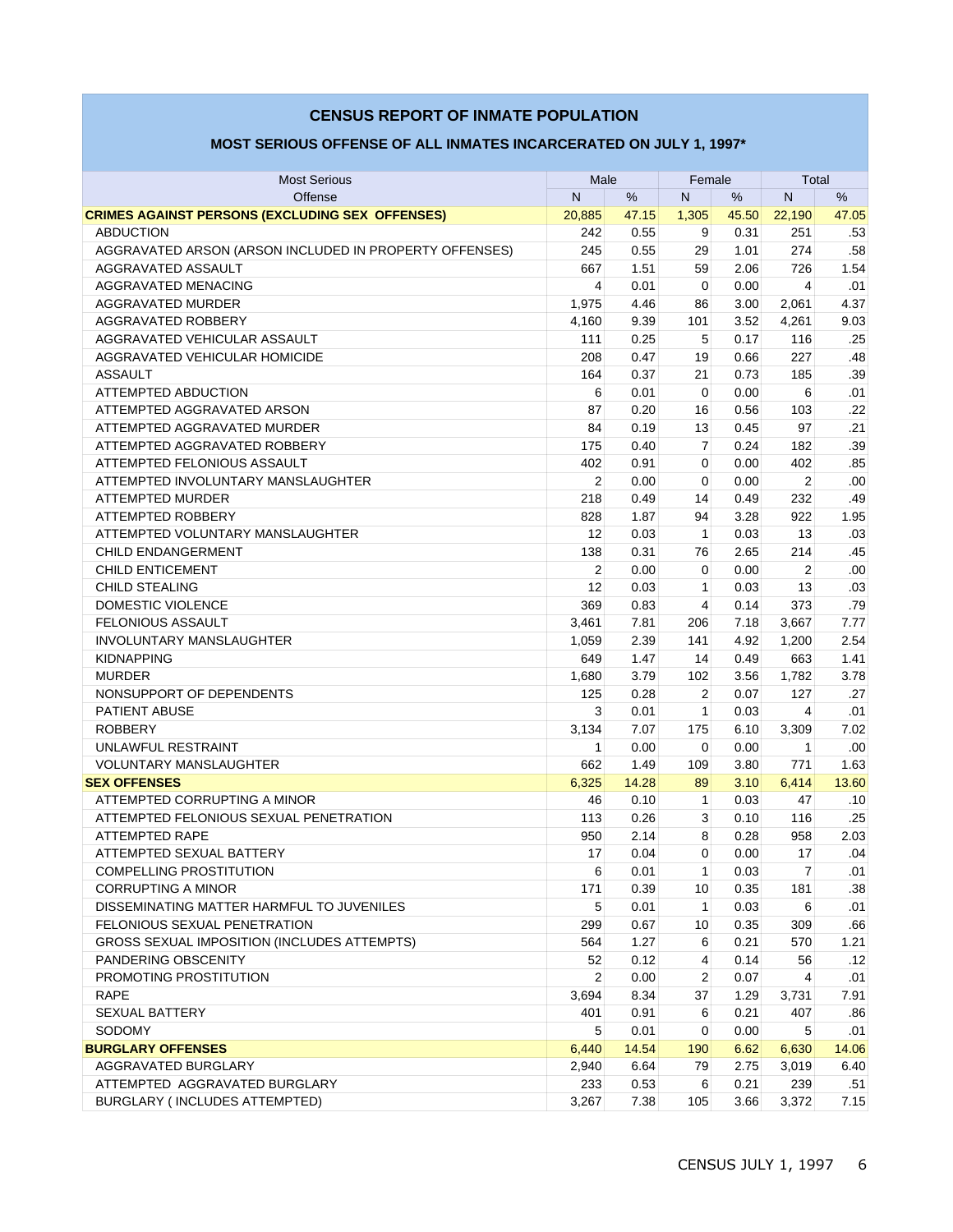### **MOST SERIOUS OFFENSE OF ALL INMATES INCARCERATED ON JULY 1, 1997\***

|                                                                |                |              |                |       | Total          |                  |
|----------------------------------------------------------------|----------------|--------------|----------------|-------|----------------|------------------|
| <b>Most Serious</b>                                            | Male<br>N<br>% |              | Female<br>N    |       | N<br>%         |                  |
| Offense                                                        |                |              |                | $\%$  |                |                  |
| <b>MISCELLANEOUS PROPERTY OFFENSES</b>                         | 3,314          | 7.48<br>0.31 | 478            | 16.67 | 3,792          | 8.04             |
| ARSON (NON-LIFE THREATENING)                                   | 139            |              | 15             | 0.52  | 154            | .33              |
| <b>BREAKING AND ENTERING</b>                                   | 392            | 0.88         | 4              | 0.14  | 396            | .84              |
| <b>DISRUPTING PUBLIC SERVICES</b><br>RECEIVING STOLEN PROPERTY | $\overline{7}$ | 0.02<br>2.12 | 0<br>63        | 0.00  | $\overline{7}$ | .01              |
|                                                                | 940            |              |                | 2.20  | 1,003          | 2.13             |
| <b>SAFECRACKING</b>                                            | 27             | 0.06         | 1              | 0.03  | 28             | .06              |
| TAMPERING WITH COIN MACHINE                                    | $\overline{2}$ | 0.00         | $\mathbf 0$    | 0.00  | $\overline{2}$ | .00<br>4.45      |
| <b>THEFT</b>                                                   | 1,711          | 3.86         | 389            | 13.56 | 2,100          |                  |
| THEFT OF UTILITY<br>UNAUTHORIZED USE OF PROPERTY               | 1              | 0.00         | $\mathbf 0$    | 0.00  | 1              | .00              |
|                                                                | $\overline{2}$ | 0.00         | 1              | 0.03  | 3              | .01              |
| UNAUTHORIZED USE OF VEHICLE                                    | 33             | 0.07         | $\overline{2}$ | 0.07  | 35             | .07              |
| VANDALISM                                                      | 60             | 0.14         | 3              | 0.10  | 63             | .13              |
| <b>DRUG OFFENSES</b>                                           | 5,673          | 12.81        | 615            | 21.44 | 6,288          | 13.33            |
| <b>CORRUPTION OF ANOTHER WITH DRUGS</b>                        | 37             | 0.08         | 5              | 0.17  | 42             | .09              |
| DECEPTION TO OBTAIN DRUGS                                      | 26             | 0.06         | 25             | 0.87  | 51             | .11              |
| <b>DRUG ABUSE</b>                                              | 1,618          | 3.65         | 256            | 8.93  | 1,874          | 3.97             |
| <b>DRUG LAW VIOLATIONS</b>                                     | 2              | 0.00         | 1              | 0.03  | 3              | .01              |
| FUNDING OF DRUG OR MARIJUANA TRAFFICKING                       | $\overline{2}$ | 0.00         | $\mathbf 0$    | 0.00  | $\overline{2}$ | .00              |
| ILLEGAL MANUFACTURING OF DRUGS                                 | 8              | 0.02         | 3              | 0.10  | 11             | .02              |
| <b>ILLEGAL PROCESSING OF DRUG DOCUMENTS</b>                    | 40             | 0.09         | 16             | 0.56  | 56             | .12              |
| PERMITTING DRUG ABUSE                                          | 2              | 0.00         | 0              | 0.00  | 2              | .00              |
| SALE OF COUNTERFEIT DRUGS                                      | 39             | 0.09         | 1              | 0.03  | 40             | .08              |
| <b>TRAFFICKING IN DRUGS</b>                                    | 3,898          | 8.80         | 308            | 10.74 | 4,206          | 8.92             |
| TRAFFICKING IN HARMFUL INTOXICANTS                             | 1              | 0.00         | 0              | 0.00  | 1              | .00              |
| <b>MOTOR VEHICLE OFFENSES</b>                                  | 16             | 0.04         | $\overline{0}$ | 0.00  | 16             | .03              |
| <b>AUTO THEFT</b>                                              | 4              | 0.01         | $\mathbf 0$    | 0.00  | 4              | .01              |
| DRIVING WHILE INTOXICATED                                      | 9              | 0.02         | $\mathbf 0$    | 0.00  | 9              | .02              |
| <b>MOTOR VEHICLE CERTIFICATE</b>                               | 1              | 0.00         | $\mathbf 0$    | 0.00  | 1              | .00              |
| TAMPERING WITH VEHICLE I.D. NUMBER/ODOMETER                    | $\overline{2}$ | 0.00         | 0              | 0.00  | 2              | .00              |
| <b>FRAUD OFFENSES</b>                                          | 344            | 0.78         | 97             | 3.38  | 441            | .93              |
| <b>INSURANCE FRAUD</b>                                         | 3              | 0.01         | 0              | 0.00  | 3              | .01              |
| DEFRAUDING LIVERY OR HOSTELRY                                  | $\mathbf 0$    | 0.00         | 1              | 0.03  | 1              | .00              |
| <b>EXTORTION</b>                                               | 19             | 0.04         | 3              | 0.10  | 22             | .05              |
| <b>FORGERY</b>                                                 | 176            | 0.40         | 59             | 2.06  | 235            | .50              |
| MISUSE OF CREDIT CARD                                          | 15             | 0.03         | 8              | 0.28  | 23             | .05              |
| PASSING BAD CHECKS                                             | 122            | 0.28         | 24             | 0.84  | 146            | .31              |
| PHARMACEUTICAL FRAUD                                           | $\mathbf{1}$   | 0.00         | 0              | 0.00  | 1              | .00 <sub>1</sub> |
| SECURING WRITINGS BY DECEPTION                                 | 1              | 0.00         | 1              | 0.03  | $\overline{2}$ | .00 <sub>1</sub> |
| <b>SECURITIES FRAUD</b>                                        | 1              | 0.00         | 1              | 0.03  | 2              | .00              |
| <b>TRAFFICKING IN FOOD STAMPS</b>                              | 5              | 0.01         | $\mathbf 0$    | 0.00  | 5              | .01              |
| WORKERS' COMPENSATION FRAUD                                    | 1              | 0.00         | $\mathbf 0$    | 0.00  | 1              | .00              |
| <b>WEAPONS OFFENSES</b>                                        | 816            | 1.84         | 54             | 1.88  | 870            | 1.84             |
| CARRYING CONCEALED WEAPON                                      | 424            | 0.96         | 17             | 0.59  | 441            | .93 <sub>1</sub> |
| DISCHARGE OF FIREARM FROM MOTOR VEHICLE                        | 1              | 0.00         | 0              | 0.00  | $\mathbf{1}$   | .00 <sub>1</sub> |
| ENGAGING IN PATTERN OF CORRUPT ACTIVITY                        | 118            | 0.27         | 18             | 0.63  | 136            | .29              |
| HAVING WEAPON WHILE UNDER DISABILITY                           | 156            | 0.35         | 4              | 0.14  | 160            | .34              |
| ILLEGAL WEAPONS CONVEYANCE/CORRECT. FACILITY                   | 15             | 0.03         | 9              | 0.31  | 24             | .05              |
| <b>IMPROPER HANDLING OF FIREARMS</b>                           | 54             | 0.12         | 4              | 0.14  | 58             | .12              |
| POSSESSING CRIMINAL TOOLS                                      | 28             | 0.06         | $\overline{2}$ | 0.07  | 30             | .06              |
| UNLAWFUL POSSESSION OF FIREARM                                 | 17             | 0.04         | 0              | 0.00  | 17             | .04              |
| UNLAWFUL WEAPONS TRANSACTION                                   | 3              | 0.01         | $\mathbf 0$    | 0.00  | 3              | .01              |